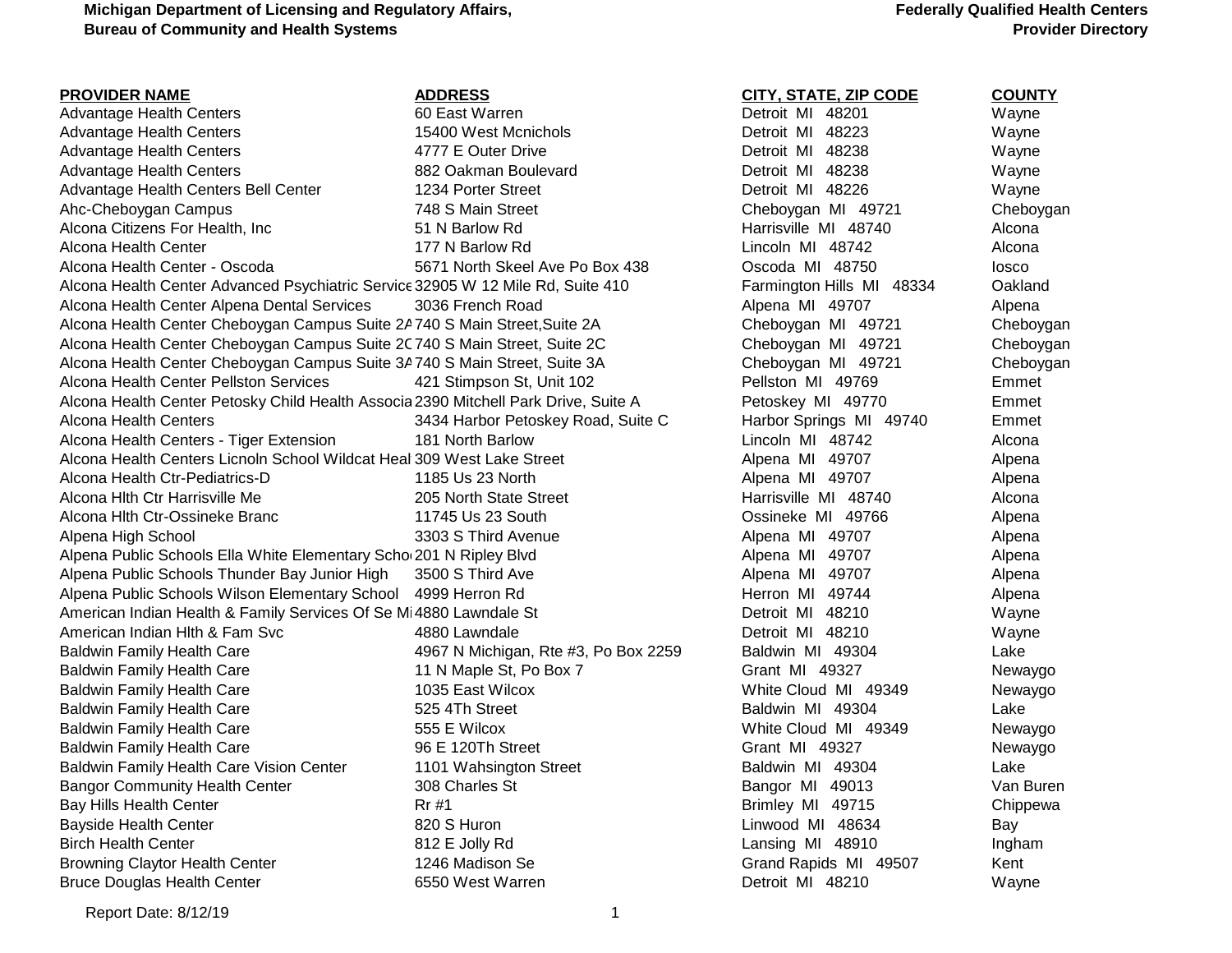### **Federally Qualified Health Centers Provider Directory**

| <b>PROVIDER NAME</b>                                                 | <b>ADDRESS</b>                      | <b>CITY, STATE, ZIP CODE</b> | <b>COUNTY</b>  |
|----------------------------------------------------------------------|-------------------------------------|------------------------------|----------------|
| Cadillac Schools Behavioral Health Services                          | 125 Ayers Street                    | Cadillac MI 49601            | Wexford        |
| <b>Calumet Family Health Center</b>                                  | 56901 S 6Th St, Suite 1&2           | Calumet MI 49913             | Houghton       |
| Cassopolis Family Clinic                                             | 60 N St Joseph Avenue               | Niles MI 49120               | <b>Berrien</b> |
| Catherine'S Health Center                                            | 1211 Lafayette Ave Ne               | Grand Rapids MI 49505        | Kent           |
| Cedar Springs School Health Center                                   | 204 E Muskegon St                   | Cedar Springs MI 49319       | Kent           |
| Center For Family Health Inc                                         | 817 W High St                       | Jackson MI 49203             | Jackson        |
| Center For Family Health Inc                                         | 720 W Franklin St                   | Jackson MI 49203             | Jackson        |
| Center For Family Health Lifeways                                    | 1200 N West Ave                     | Jackson MI 49202             | Jackson        |
| Center For Family Health Northwest                                   | 6700 Rives Junction Rd              | Jackson MI 49201             | Jackson        |
| Center For Family Health, Inc                                        | 1024 Fleming                        | Jackson MI 49202             | Jackson        |
| Center For Family Health-Jackson High Teen Healt 544 Wildwood Avenue |                                     | Jackson MI 49201             | Jackson        |
| Center Of Family Health (Parkside Health Center)                     | 2298 Springport Road, Suite B       | Jackson MI 49202             | Jackson        |
| Central Lake Family Health Cen                                       | 7960 West Old State St              | Central Lake MI 49622        | Antrim         |
| Cheboygan Intermediate Schools                                       | 905 Lincoln Ave                     | Cheboygan MI 49721           | Cheboyga       |
| Cherry St Svcs Inc Belknap Com                                       | 751 Lafayette Ave Ne                | Grand Rapids MI 49503        | Kent           |
| Community Health & Soc Svcs Ct                                       | 5635 W Fort                         | Detroit MI 48209             | Wayne          |
| <b>Community Health And Social Se</b>                                | 7436 Woodward Avenue                | Detroit MI 48202             | Wayne          |
| <b>Community Health Center</b>                                       | 550 Cherry St Se                    | Grand Rapids MI 49503        | Kent           |
| <b>Community Health Center</b>                                       | 601 Michigan Ave, Suite 201         | Holland MI 49423             | Allegan        |
| <b>Covenant Community Care</b>                                       | 32932 Warren Rd                     | Westland MI 48185            | Wayne          |
| <b>Covenant Community Care Inc</b>                                   | 5716 Michigan Avenue, Suite 1100    | Detroit MI 48210             | Wayne          |
| Covenant Community Care, Inc                                         | 1700 Waterman                       | Detroit MI 48209             | Wayne          |
| Covenant Joy-Southfield                                              | 18917 Joy Rd                        | Detroit MI 48228             | Wayne          |
| Covered Bridge Healthcare Of St Joseph County                        | 658 E Main Street                   | Centreville MI 49032         | Saint Jose     |
| Dchc Eastside Health Center                                          | 7900 Kercheval                      | Detroit MI 48214             | Wayne          |
| Dchc Woodward Corridor Family Medical Center                         | 611 Martin Luther King Jr Blvd      | Detroit MI 48201             | Wayne          |
| Detour Village Medical Center                                        | 346 Superior                        | De Tour Village MI 49725     | Chippewa       |
| <b>Detroit Central City</b>                                          | 10 Peterboro                        | Detroit MI 48201             | Wayne          |
| Detroit Central City Health Center                                   | 3427 Woodward Ave                   | Detroit MI 48201             | Wayne          |
| Detroit Community Health Conne                                       | 500 Temple, Po Box 44828            | Detroit MI 48201             | Wayne          |
| Downriver Medical Center                                             | 329 Columbia St                     | Algonac MI 48001             | Saint Clair    |
| East Jordan Family Health Cent                                       | 601 Bridge St                       | East Jordan MI 49727         | Charlevoix     |
| Eastern Health Center                                                | 220 N Pennsylvania Ave              | Lansing MI 48912             | Ingham         |
| Eaton Community Health Center                                        | 1033 Healthcare Drive               | Charlotte MI 48813           | Eaton          |
| <b>Escanaba Community Health Center</b>                              | 3500 Ludington St, Ste 210          | Escanaba MI 49829            | Delta          |
| <b>Family Care Psychiatry</b>                                        | 5340 Plymouth Rd, Suite 202, Room 1 | Ann Arbor MI 48105           | Washtena       |
| <b>Family Health Center</b>                                          | 117 W Paterson St                   | Kalamazoo MI 49007           | Kalamazo       |
| <b>Family Health Center</b>                                          | 505 Alcott St                       | Kalamazoo MI 49001           | Kalamazo       |
| Family Health Center Crosstown Pkway                                 | 615 E Crosstown Pkwy                | Kalamazoo MI 49001           | Kalamazo       |
| Family Health Center Inc City Of Portage                             | 325 East Centre Street              | Portage MI 49002             | Kalamazo       |
| <b>Family Health Center Of Albion</b>                                | 115 Market Place                    | Albion MI 49224              | Calhoun        |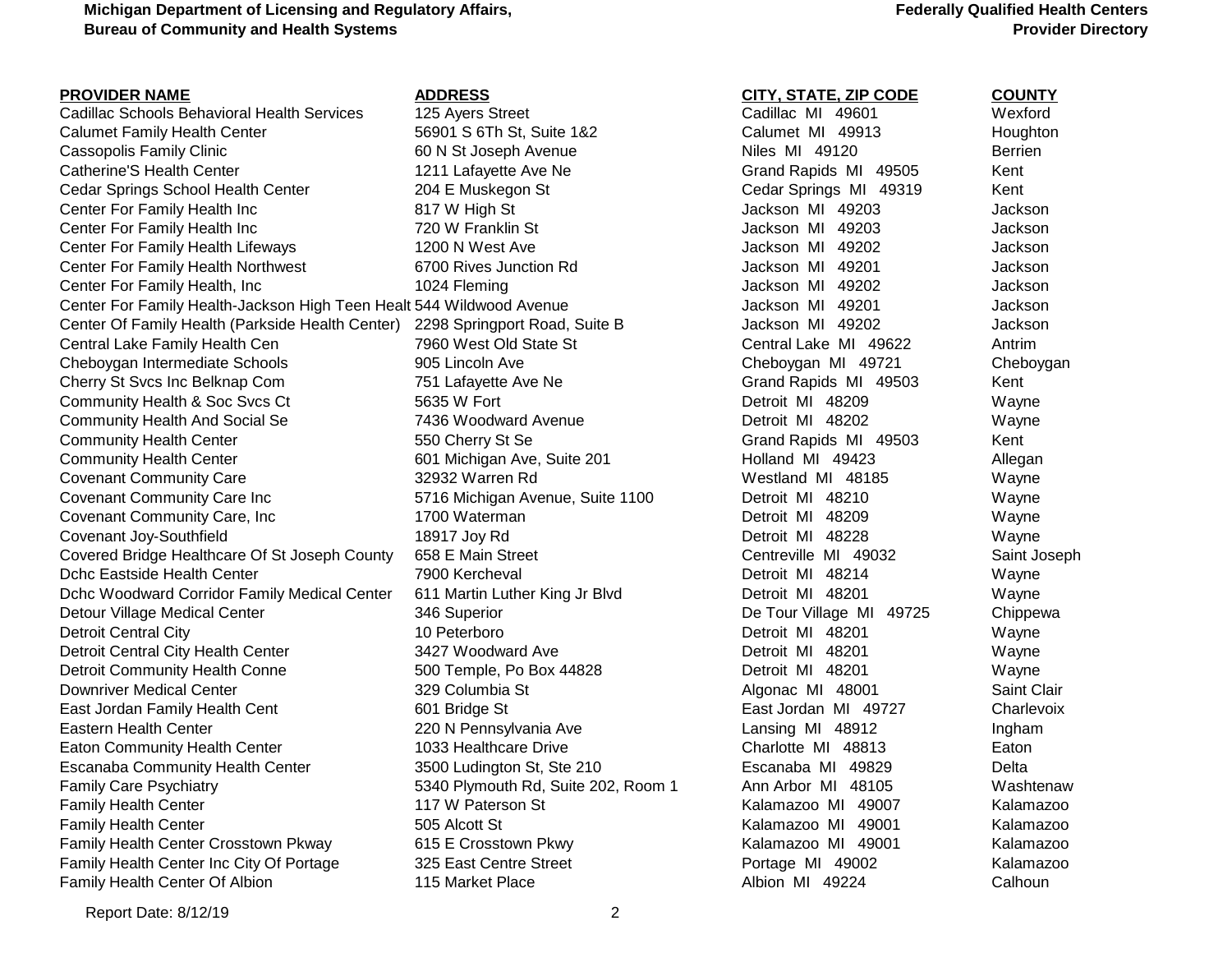**Federally Qualified Health Centers Provider Directory**

| <b>PROVIDER NAME</b>                                                       | <b>ADDRESS</b>                 | <b>CITY, STATE, ZIP CODE</b> | <b>COUNTY</b> |
|----------------------------------------------------------------------------|--------------------------------|------------------------------|---------------|
| Family Health Center-Sheridan                                              | 2918 Portage Street            | Kalamazoo MI 49001           | Kalamazoo     |
| Family Hith Ctr Of Battle Cree                                             | 632 North Ave                  | Battle Creek MI 49017        | Calhoun       |
| <b>Family Medical Center</b>                                               | 8765 Lewis Ave                 | Temperance MI 48182          | Monroe        |
| Family Medical Center Of Mi - Monroe li                                    | 1085 N Macomb Street           | Temperance MI 48182          | Monroe        |
| Family Medical Center Of Michigan, Inc.                                    | 905 South Macomb Street        | Monroe MI 48162              | Monroe        |
| Family Medical Center Of Michigan, Inc                                     | 130 Medical Center Drive       | Carleton MI 48117            | Monroe        |
| Family Medical Center Of Michigan, Inc                                     | 1001 South Raisinville         | Monroe MI 48161              | Monroe        |
| Family Medical Center Of Michigan, Inc                                     | 1200 N Main S                  | Adrian MI 49221              | Lenawee       |
| Ferguson Adult Health Center                                               | 100 Cherry Street Se           | Grand Rapids MI 49503        | Kent          |
| <b>Forest Community Health Center</b>                                      | 2316 S Cedar St                | Lansing MI 48910             | Ingham        |
| Genesee Community Health Center-Center City                                | 422 W Fourth Ave               | Flint MI 48503               | Genesee       |
| Genesee Community Health System-Atherton                                   | 3109 Kleinpell Street          | Flint MI 48507               | Genesee       |
| Grace Health                                                               | 62 E Michigan Ave              | Battle Creek MI 49017        | Calhoun       |
| Great Lakes Bay Family Health Centers Washingto 1821 Mckinley St, Room 314 |                                | Bay City MI 48708            | Bay           |
| Great Lakes Bay Hc Integrated Care Shiawassee 1555 Industrial Drive        |                                | Owosso MI 48867              | Shiawassee    |
| Great Lakes Bay Health Center Arthur Hill                                  | 3115 Mackinaw Street           | Saginaw MI 48602             | Saginaw       |
| Great Lakes Bay Health Center Women West Bran 621 Court Street, Suite 102  |                                | West Branch MI 48661         | Ogemaw        |
| Great Lakes Bay Health Centers Belding                                     | 1608 13Th St                   | Menominee MI 49858           | Menominee     |
| Great Lakes Bay Health Centers Bridgeport                                  | 6297 Dixie Highway             | Bridgeport MI 48722          | Saginaw       |
| Great Lakes Bay Health Centers Davenport                                   | 3023 Davenport Ave             | Saginaw MI 48602             | Saginaw       |
| Great Lakes Bay Health Centers Shiawassee                                  | 1975 W M21, Suite 104          | Owosso MI 48867              | Shiawassee    |
| Great Lakes Bay Hith Ctrs Integrated Care Saginaw 500 Hancock Street       |                                | Saginaw MI 48602             | Saginaw       |
| <b>Great Lakes Family Care</b>                                             | 520 Cobbs Street               | Cadillac MI 49601            | Wexford       |
| <b>Great Lakes Family Care</b>                                             | 117 North Roland Street        | Mc Bain MI 49657             | Missaukee     |
| <b>Hackley Community Care Center</b>                                       | 2700 Baker Street              | Muskegon Heights MI 49444    | Muskegon      |
| <b>Hackley Community Care Center</b>                                       | 376 East Apple Ave             | Muskegon MI 49442            | Muskegon      |
| Hackley Community Care Center Leahy Site                                   | 1675 Leahy St, Suite 103       | Muskegon MI 49442            | Muskegon      |
| <b>Hale Clinic</b>                                                         | 436 W Main                     | Hale MI 48739                | losco         |
| Hamilton Community Health Netw                                             | G3375 S Saginaw                | Burton MI 48529              | Genesee       |
| Hamilton Community Health Network                                          | 4001 North Saginaw St          | Flint MI 48505               | Genesee       |
| Hamilton Community Health Network Inc                                      | 5710 Clio Rd                   | Flint MI 48505               | Genesee       |
| <b>Hamilton Homeless Clinic</b>                                            | 812 Root Street, 2Nd Floor     | Flint MI 48503               | Genesee       |
| Hancock Family Health Center                                               | 500 Campus Drive               | Hancock MI 49930             | Houghton      |
| Hannahville Health Center                                                  | N14925 Hannahville B1 Rd       | Wilson MI 49896              | Menominee     |
| Hdi Imlay City Community Health Center                                     | 6800 Newark Road, Suite 200    | Imlay City MI 48444          | Lapeer        |
| Hdi Ob-Gyb Midwifery Services                                              | 3175 West Professional Dr      | Bay City MI 48706            | Bay           |
| Health Centers Detroit Foundation, Inc.                                    | 7633 East Jefferson, Suite 340 | Detroit MI 48214             | Wayne         |
| Health Delivery Behavioral Health Primary Care Cel 1375 R Dale Wertz Drive |                                | Bad Axe MI 48413             | Huron         |
| Health Delivery Old Town Saginaw Community Hea 804 S Hamilton St           |                                | Saginaw MI 48602             | Saginaw       |
| Health Delivery Thumb Area Health Center                                   | 876 N Van Dyke                 | Bad Axe MI 48413             | Huron         |
| <b>Healthy Smiles Dental Clinic</b>                                        | 2815 South Pennsyvania         | Lansing MI 48910             | Ingham        |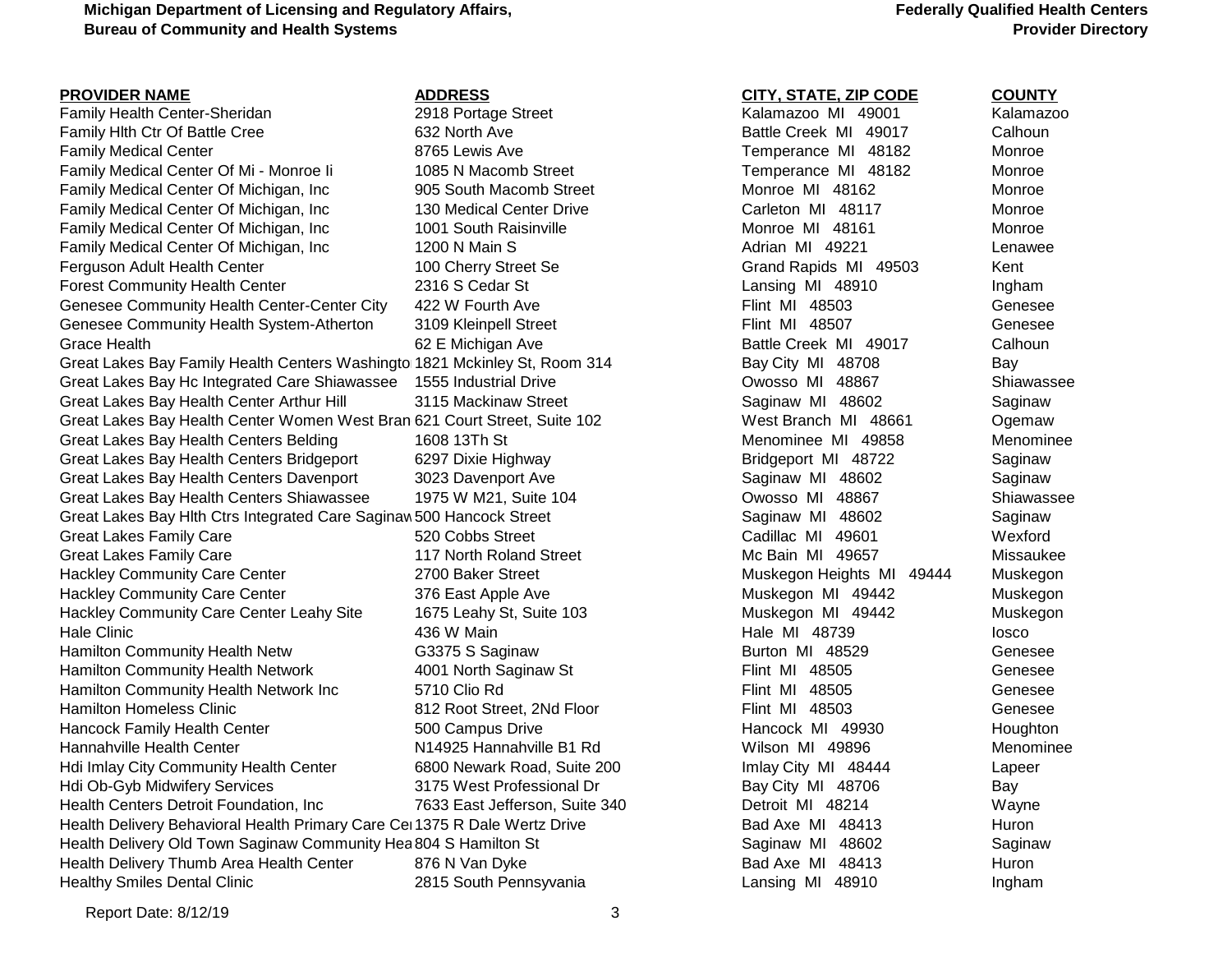Heart Of The City Health Center West 201 Sheldon Ave **Grand Rapids MI 49503** Kent Hessel Community Health Center **3355 N** Three Mile Road **Hessel MI 49745** Mackinac Holland Migrant Health Center **285 James St 1992 Communist Center Adding MI** 49424 Ottawa Houghton Family Health Center **600 Maccinnes Dr Houghton MI 49931** Houghton MI 49931 Houghton Houghton Family Health Center **600 Macinnes Dr Houghton MI 49931** Houghton MI 49931 Houghton Lake Health Services **6. Equate 1924 Services** 9249A W Lake City Rd **Houghton Lake MI 48629** Roscommon Ice Lake Family Health Center 1500 W Ice Lake Rd Iron River MI 49935 Iron River MI 49935 Indian River Health Center 6135 Cressy Street Indian River MI 49749 Cheboygan Ingham Community Health Center 1115 S Pennsylvania Ave Lansing MI 48912 Ingham Ingham County Health Dept **1.1 County 1.5303** South Cedar Street, Po Box 30161 Lansing MI 48911 Lansing MI 48911 Innovation Central High School Health Center 421 Fountain Street Ne Grand Rapids MI 49503 Kent Intercare Child And Adolescent Health Center 870 Colfax Avenue **Benton Harbor MI 49022** Berrien Intercare Riverwood Center 1992 Center 1485 M-139 Benton Harbor MI 49022 Berrien Intercare Women'S Health Center **796 Highway M-139** Benton Harbor MI 49022 Berrien Isabella Citizens For Health 2940 Health Parkway 2940 Health Parkway Mount Pleasant MI 48858 Isabella Isabella Citzens Health Ii **2935 Health Pkwy Mount Pleasant MI 48858** Isabella Janes Street Community Health 1522 Janes St Saginaw Saginaw MI 48601 Saginaw MI 48601 Keweenaw Bay Indian Community **102 South Superior Avenue** Baraga MI 49908 Baraga Baraga Ki Sawyer Family Health Center **6 Capacitic Structure 10 Accord 10** Savinn MI 49841 Marquette Kinross Community Clinic **16877 S** Water Tower Drive **Kincheloe MI 49788** Chippewa Lake Linden Family Health Center **1945 945 9Th Street** 1945 1994 Lake Linden MI 49945 Houghton Lakeland Immediate Care Center The Cassopolis MI 49031 Cassopolis Cassopolis MI 49031 Cass Lambert Tribal Health Center Tribal Health Center 225 Waseh Dr Saint Ignace MI 49781 Mackinac Lapeer Clinic **1570 Suncrest Dr** 2014 Lapeer MI 48446 Lapeer Mi 48446 Lapeer Clinic Leonard Street Counseling Center 1400 Leonard Street Ne Grand Rapids MI 49505 Kent Little River Band Tribal Healt **2608 Governmen Center Drive** Manistee MI 49660 Manistee MI 49660 Little Traverse Bay Bands Odaw 1250 Lears Road Petoskey MI 49770 Emmet Manistique Tribal Health Cente 5698 W Hwy Us-2 Manistique MI 49854 Schoolcraft Menominee Family Health Care **1110 10Th Ave Menominee MI 49858** Menominee MI 49858 Mercy Family Care Center **2315 South Getty** Muskegon MI 49444 Muskegon MI 49444 Muskegon MI 49444 Mercy Family Medical Center **800 M-139** Benton Harbor MI 49022 Bentrien Mercy Health Dental Clinic **The Clinic Clinic 2006** 781 36Th St Se Grand Rapids MI 49548 Kent Mid Michigan Health Services - Gerrish Higgins Cor 299 W Sunset Drive **Roscommon Reserve Roscommon MI 48653** Roscommon Mid-Michigan Health Services **6.2 Common Addam Houghton Lake Drive Houghton Lake MI 48629** Roscommon Midmichigan Medical Office-Beaverton and 439 S Ross St **Beaverton MI 48612** Gladwin Midmichigan Medical Offices **218 Fast Ice Midland MI 48642** Midland MI 48642 Montcalm Area Health Center **1003 N Lafayette** Camera Creenville MI 48838 Montcalm Montcalm Migrant Center The State of the Street 302 Bridge Street Center State Belding MI 48809 Ionia Monway Citizens Health Center 12625 Grafton Rd, Po Box 5 Carleton MI 48117 Monroe Moross Health Center 20901 Moross Rd Detroit MI 48236 Wayne Munising Tribal Health Center **622 W** Superior Street **Munising MI 49862** Alger

## **Federally Qualified Health Centers Provider Directory**

**PROVIDER NAME ADDRESS CITY, STATE, ZIP CODE COUNTY**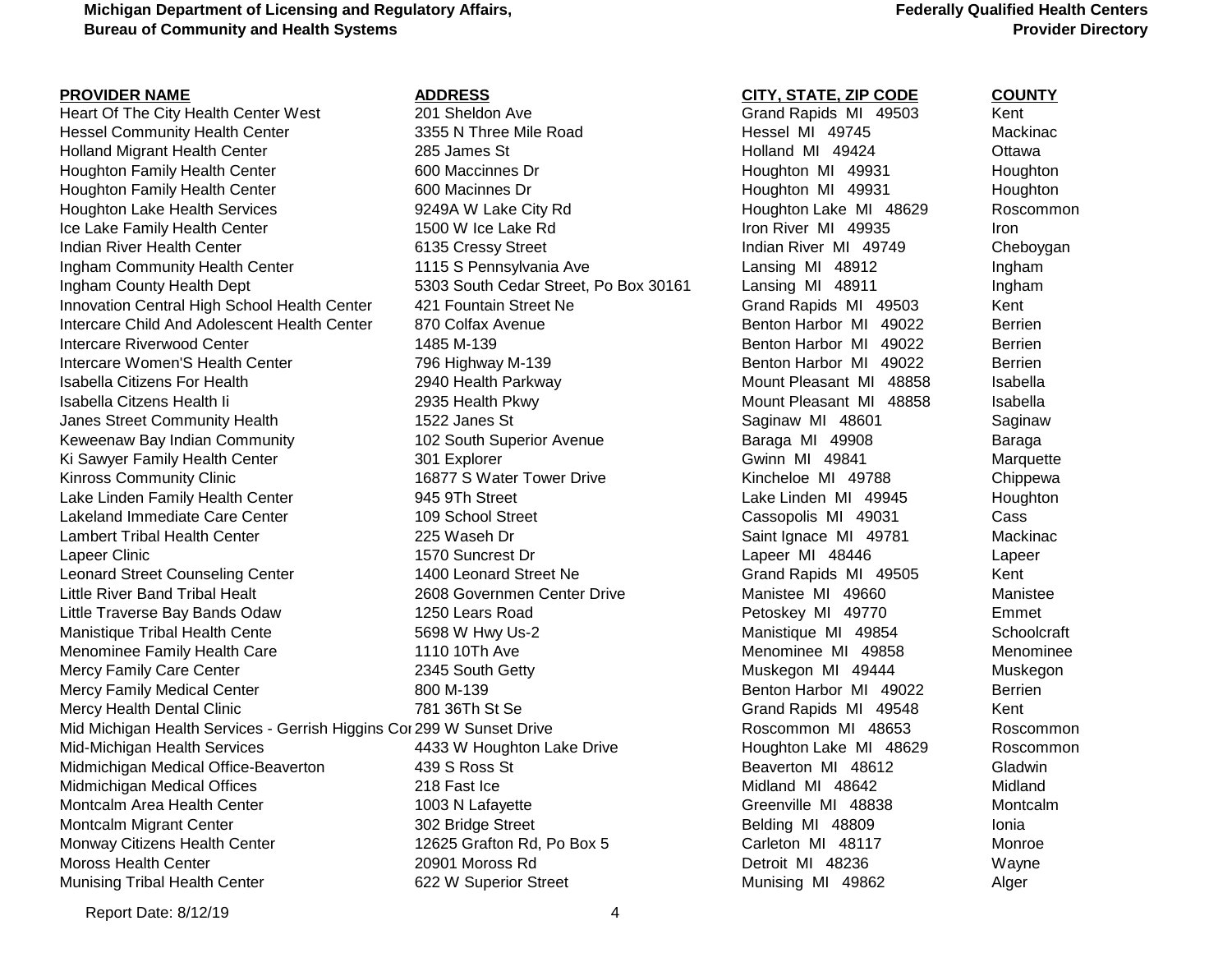# **Federally Qualified Health Centers Provider Directory**

| <b>PROVIDER NAME</b>                         | <b>ADDRESS</b>                   | <b>CITY, STATE, ZIP CODE</b>  | <b>COUNTY</b> |
|----------------------------------------------|----------------------------------|-------------------------------|---------------|
| Muskegon Covenant Academy                    | 125 Catherine Ave                | Muskegon MI 49442             | Muskegon      |
| Muskegon Public High School                  | 80 West Southern Ave             | Muskegon MI 49441             | Muskegon      |
| Muskegon Recovery Center                     | 1611 Oak Ave                     | Muskegon MI 49442             | Muskegon      |
| <b>Mycare Health Center</b>                  | 6900 E 10 Mile Rd                | Center Line MI 48015          | Macomb        |
| <b>Mycare Health Center</b>                  | 18 Market Street, Suite C        | Mount Clemens MI 48043        | Macomb        |
| <b>Mycare Health Center</b>                  | 42627 Garfield Street, Suite 213 | Clinton Township MI 48038     | Macomb        |
| Mycare Health Center                         | 1400 E 12 Mile Rd                | Madison Heights MI 48071      | Oakland       |
| <b>Mycare Health Center</b>                  | 43740 Groesbeck                  | Clinton Township MI 48036     | Macomb        |
| New Haven Medical Center                     | 57737 Gratiot Ave                | New Haven MI 48048            | Macomb        |
| <b>Newberry Community Health Center</b>      | 4935 Zee Ba Tik Lane             | Newberry MI 49868             | Luce          |
| Newton Health Center                         | 16411 Curtis Street              | Detroit MI 48235              | Wayne         |
| <b>Niles Community Health Center</b>         | 24 N Joseph Ave, Suite G         | Niles MI 49120                | Berrien       |
| Nolan Family Health Center                   | 111 West 7 Mile Road             | Detroit MI 48203              | Wayne         |
| Northern Menominee Health Cent               | Us 2, Po Box 159                 | Spalding MI 49886             | Menomine      |
| Northpoint Clinic                            | 135 Lake St                      | Roscommon MI 48653            | Roscommo      |
| Northwest Michigan Health Services           | 10767 E Traverse Highway         | Traverse City MI 49684        | Grand Tray    |
| Northwest Michigan Health Services           | 119 S State Street               | Shelby MI 49455               | Oceana        |
| Northwest Michigan Health Services           | 6051 Frankfort Highway           | Benzonia MI 49616             | <b>Benzie</b> |
| Northwest Michigan Health Services           | 2840 Orchard Hwy                 | Manistee MI 49660             | Manistee      |
| Oakland Integrated Healthcare Network        | 461 W Huron St, Suite 107        | Pontiac MI 48341              | Oakland       |
| Oakland Integrated Healthcare Network-Summit | 279 Summit Drive                 | Waterford MI 48328            | Oakland       |
| Oakridge School District                     | 251 S Wolf Lake Rd               | Muskegon MI 49442             | Muskegon      |
| Ogemaw Clinic Of The Sterling                | 1827 E Greenwood Rd,             | Prescott MI 48756             | Ogemaw        |
| Oihn Jump Start Center                       | 196 Cesar E Chavez Ave           | Pontiac MI 48342              | Oakland       |
| Oihn-Baldwin Center                          | 1701 Baldwin Avenue              | Pontiac MI 48340              | Oakland       |
| Ontonagon Family Health Center               | 751 S 7Th Street                 | Ontonagon MI 49953            | Ontonagon     |
| <b>Orchard Lake Center</b>                   | 114 Orchard Lake Rd              | Pontiac MI 48341              | Oakland       |
| Oscar Paskal Health Center                   | 12800 E Warren Ave               | Detroit MI 48215              | Wayne         |
| Packard East                                 | 200 Arnet St                     | Ypsilanti MI 48198            | Washtenay     |
| Packard Health                               | 3174 Packard Road                | Ann Arbor MI 48108            | Washtenav     |
| Packard Health                               | 1915 Pauline Blvd                | Ann Arbor MI 48103            | Washtenav     |
| <b>Pickford Medical Center</b>               | 416 N M 129                      | Pickford MI 49774             | Chippewa      |
| <b>Pine River</b>                            | 17445 Pine River Rd              | Le Roy MI 49655               | Osceola       |
| <b>Plum Hollow Center</b>                    | 22200 W 9 Mile Rd                | Southfield MI 48033           | Oakland       |
| Pullman Health Center                        | 50 Industrial Park Drive         | Bangor MI 49013               | Van Buren     |
| Rogers City Community Health C               | 555 N Bradley Hwy                | Rogers City MI 49779          | Presque Is    |
| Roosevelt Ruffin Community Health Center     | 229 Gallagher                    | Saginaw MI 48601              | Saginaw       |
| Rudy Barba Psychiatric Services              | 101 Union St                     | Plymouth MI 48170             | Wayne         |
| Saginaw High School                          | 3100 Webber Street               | Saginaw MI 48601              | Saginaw       |
| Salvation Army Booth Family Sr               | 1215 East Fulton                 | Grand Rapids MI 49503         | Kent          |
| Of Chinn ا Ste Marie Trihe Of                | $2864$ Achmun                    | Sault Sainte Marie, ML, 49783 | Chinnewa      |